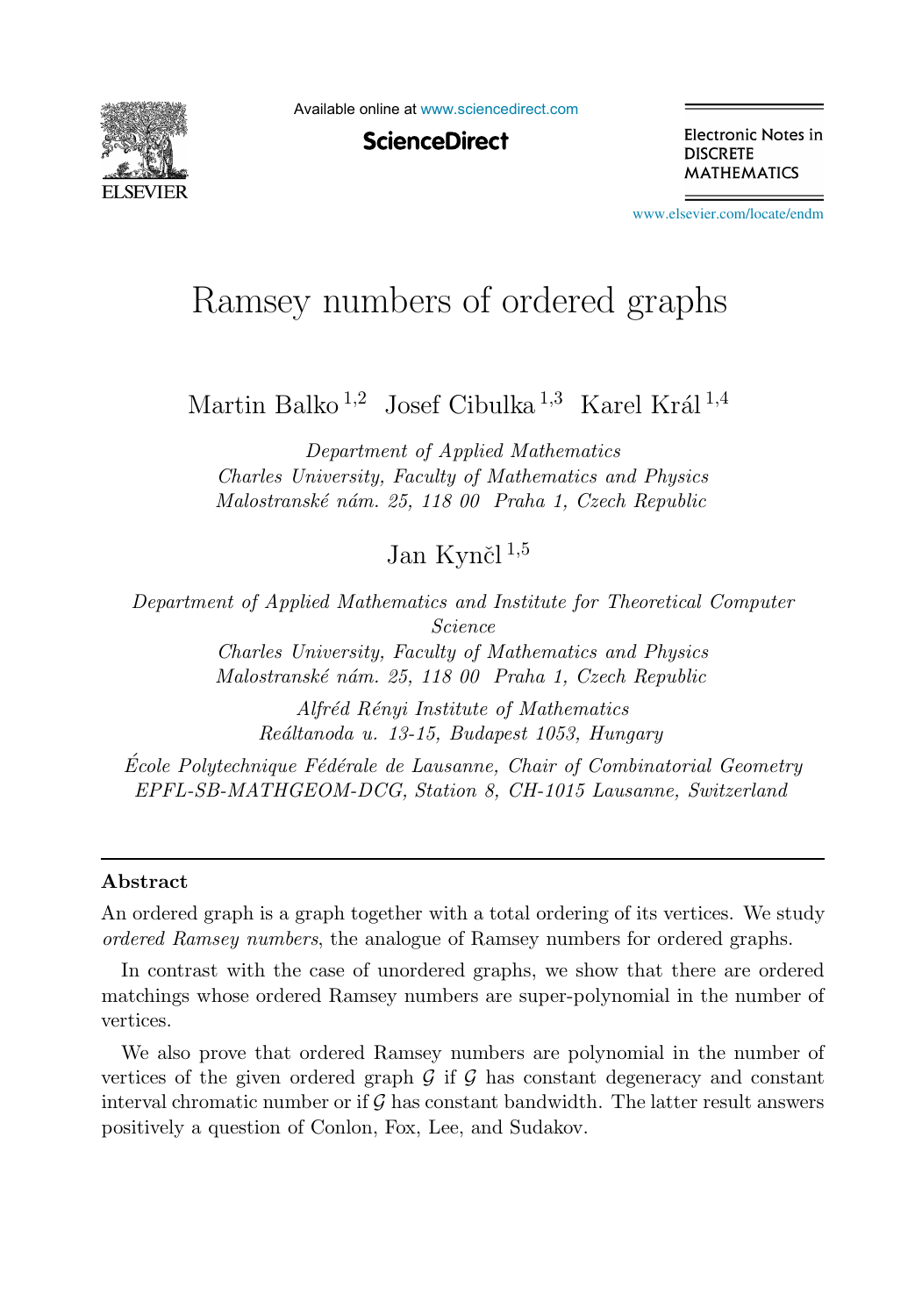For a few special classes of ordered graphs, we give asymptotically tight bounds for their ordered Ramsey numbers. For so-called monotone cycles we compute their ordered Ramsey numbers exactly.

*Keywords:* ordered graph, Ramsey number, ordered Ramsey number

## 1 Introduction

Ramsey's theorem states that for every graph  $G$ , there exists a number N such that every 2-coloring of the edges of  $K_N$  contains a monochromatic copy of G. The least such N is called the Ramsey number of G and we denote it by  $R(G)$ .

In this paper, we study an analogue of Ramsey's theorem for graphs with ordered vertex sets. In particular, we focus on the effects of different vertex orderings on the Ramsey numbers of given graphs.

An *ordered graph* G is a pair  $(G, \prec)$  where G is a graph and  $\prec$  is a total ordering of its vertex set. We say that two ordered graphs  $(G, \prec_1)$  and  $(H, \prec_2)$ are isomorphic if G and H are isomorphic via a one-to-one correspondence  $g: V(G) \to V(H)$  that also preserves the orderings  $\prec_1$  and  $\prec_2$ . Note that there is only one ordered complete graph  $\mathcal{K}_n$  up to isomorphism. An ordered graph  $(H, \prec_1)$  is an *ordered subgraph* of  $(G, \prec_2)$  if H is a subgraph of G and  $\prec_1$  is a suborder of  $\prec_2$ .

For an ordered graph  $\mathcal{G}$ , we denote by  $\overline{R}(\mathcal{G})$  the smallest number N such that every 2-coloring of the edges of  $\mathcal{K}_N$  contains a monochromatic copy of G as an ordered subgraph. The number  $\overline{R}(\mathcal{G})$  is called the *ordered Ramsey* number of G. Since  $\mathcal{K}_n$  is unique up to isomorphism, for every ordered graph  $\mathcal{G} = (G, \prec)$  with *n* vertices we have  $R(G) \leq R(\mathcal{G}) \leq R(K_n)$ .

- <sup>3</sup> Email: cibulka@kam.mff.cuni.cz
- <sup>4</sup> Email: kralka@kam.mff.cuni.cz
- <sup>5</sup> Email: kyncl@kam.mff.cuni.cz

<sup>&</sup>lt;sup>1</sup> The first and the fourth author were supported by the grants GAUK 1262213 of the Grant Agency of Charles University and by the project CE-ITI (GACR  $P202/12/G061$ ) of the Czech Science Foundation. The first author was partially supported by the Charles University Grant SVV-2015-260223. The third author acknowledges the support from the European Research Council under the European Union's Seventh Framework Programme (FP/2007-2013) / ERC Grant Agreement n. 616787. The fourth author was also supported by ERC Advanced Research Grant no 267165 (DISCONV) and by Swiss National Science Foundation Grants 200021-137574 and 200020-14453. Part of the research was conducted during the DIMACS REU 2013 program.

 $2$  Email: balko@kam.mff.cuni.cz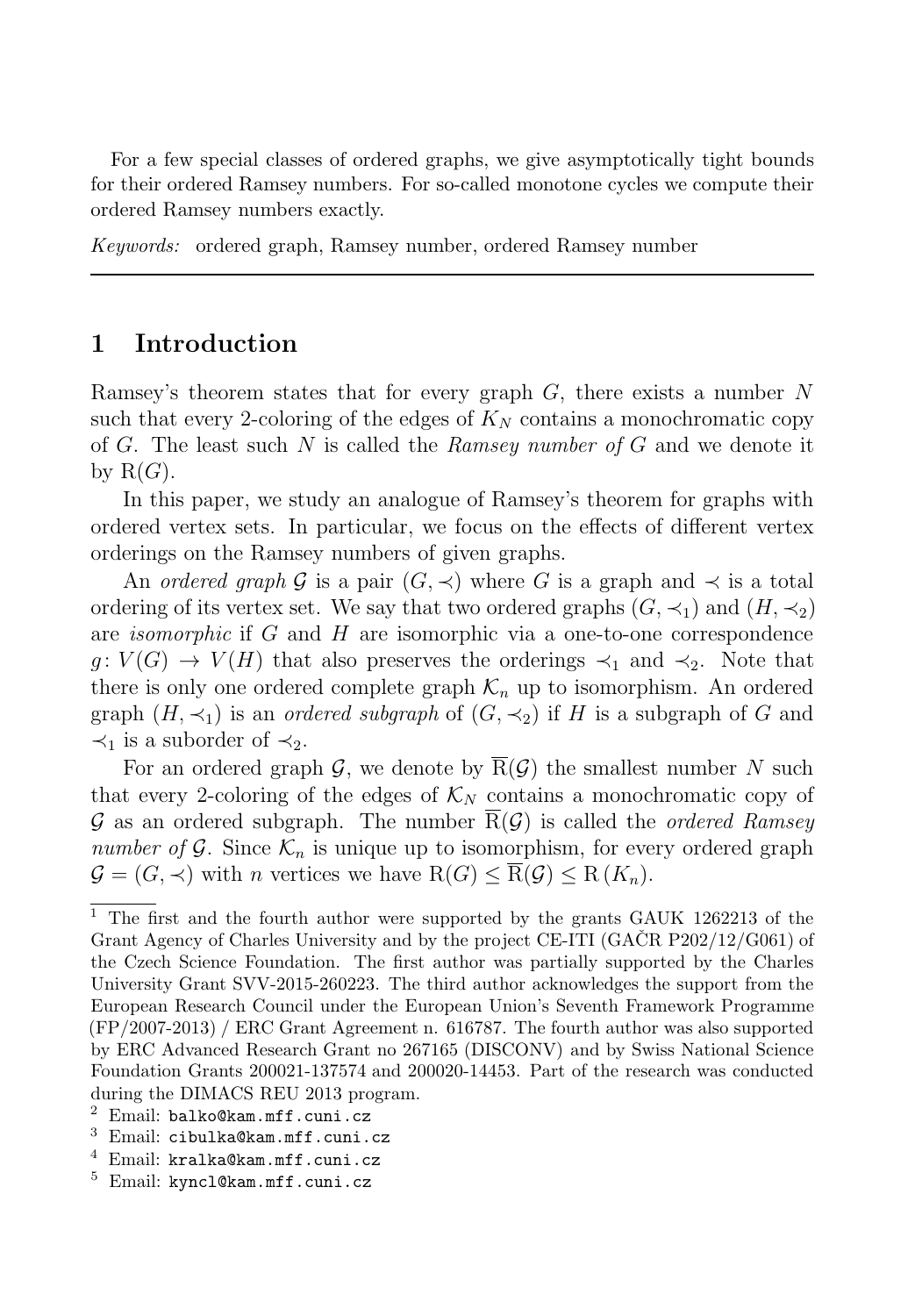Classical results of Erdős [\[6\]](#page-5-0) and Erdős and Szekeres [\[7\]](#page-5-1) give the exponential bounds  $2^{n/2} < R(K_n) < 2^{2n}$ . Thus the ordered Ramsey numbers are well-defined and are at most exponential in the number of vertices of the given ordered graph.

The concept of ordered graphs appeared earlier in the literature, but we are not aware of any earlier Ramsey-type results for such graphs except for the case of monotone paths and hyperpaths [\[2](#page-5-2)[,5,](#page-5-3)[8,](#page-5-4)[11,](#page-5-5)[12\]](#page-5-6). During the preparation of this paper, we learned that ordered Ramsey numbers were independently studied by Conlon, Fox, Lee, and Sudakov [\[4\]](#page-5-7). There are overlaps between many of our results. We mention these overlaps explicitly in the paper.

The Ramsey type problems for ordered (hyper)graphs appear in many examples such as the Erdős–Szekeres lemma on monotone subsequences  $[7]$ , the Happy ending theorem [\[7\]](#page-5-1), geometric Ramsey numbers [\[9](#page-5-8)[,10\]](#page-5-9), and there are also connections with the extremal theory of  $\{0, 1\}$ -matrices.

Due to space restrictions, all the proofs, as well as some results, have been omitted; the reader can find them in the preliminary full version [\[1\]](#page-5-10) of the paper.

### 2 Specific classes of ordered graphs

Here we provide several examples of ordered graphs and their ordered Ramsey numbers. It follows from these examples that the ordered Ramsey numbers can be asymptotically different for two orderings of the same graph.

A monotone path  $(P_n, \prec_{mon})$  is the ordering of the path  $P_n$  with edges between vertices that are consecutive in  $\prec_{mon}$ , see part a) of Figure [1.](#page-3-0) A straightforward generalization of the proof of the Erdős–Szekeres lemma on monotone subsequences [\[7\]](#page-5-1) gives  $\overline{R}((P_n, \prec_{mon})) = (n-1)^2 + 1$ . This result can be generalized even to the multi-colored case [\[2,](#page-5-2)[11\]](#page-5-5).

On the other hand, there is an ordering of the path  $P_n$  for which the corresponding ordered Ramsey number is linear in  $n$ . This ordering, called an alternating path, is sketched in part b) of Figure [1.](#page-3-0) Details can be found in  $|1|$ .

Choudum and Ponnusamy [\[2\]](#page-5-2) showed a recursive formula which determines the value of  $\overline{R}(\mathcal{S}_1,\mathcal{S}_2)$  exactly for every pair of ordered stars  $\mathcal{S}_1 = (K_{1,n_1-1},\prec_1)$ and  $S_2 = (K_{1,n_2-1}, \prec_2)$ . Their result implies that  $\overline{R}(S_1, S_2)$  is linear in  $n_1 + n_2$ . Again, see [\[1\]](#page-5-10) for more details. Here, for ordered graphs  $\mathcal G$  and  $\mathcal H$ , we use  $R(G, H)$  to denote the least number N such that every red-blue coloring of the edges of  $\mathcal{K}_N$  contains either a red copy of  $\mathcal G$  or a blue copy of  $\mathcal H$ .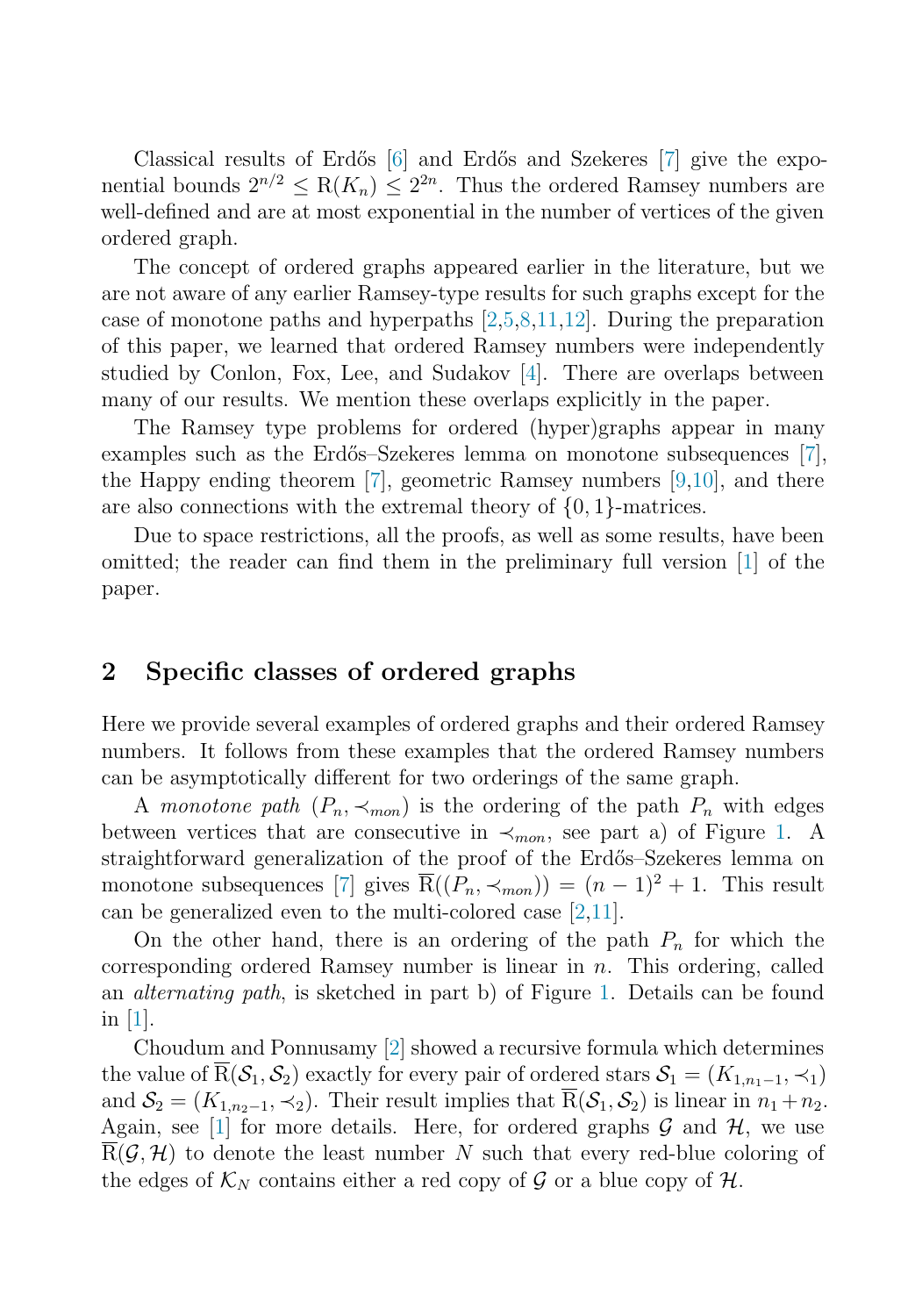<span id="page-3-0"></span>

Fig. 1. Examples of ordered graphs: a) a monotone path, b) an alternating path, c) a monotone cycle.

<span id="page-3-1"></span>Another example of ordered graphs whose ordered Ramsey numbers are known exactly are monotone cycles. A monotone cycle  $(C_n, \prec_{mon})$  consists of a monotone path with an additional edge between the first and the last vertex in  $\prec$ <sub>mon</sub>, see part c) of Figure [1.](#page-3-0) In [\[1\]](#page-5-10) we prove the following.

**Theorem 2.1** For all integers  $r > 2$  and  $s > 2$  we have

$$
\overline{\mathcal{R}}((C_r, \triangleleft_{mon}), (C_s, \triangleleft_{mon})) = 2rs - 3r - 3s + 6.
$$

As a corollary of Theorem [2.1](#page-3-1) we obtain tight bounds for so-called geometric and convex geometric Ramsey numbers of cycles introduced by Károlyi et al. [\[9](#page-5-8)[,10\]](#page-5-9).

#### 3 Sparse ordered graphs

In the unordered case, Chv $\alpha$ tal et al. [\[3\]](#page-5-11) showed that for every positive integer  $\Delta$  there exists a constant  $C(\Delta)$  such that every graph G with n vertices and maximum degree  $\Delta$  satisfies R(G)  $\leq C(\Delta)n$ . That is, (unordered) Ramsey numbers of graphs with bounded maximum degree are linear in the number of vertices. In a sharp contrast to this fact, we have the following result.

**Theorem 3.1** There are arbitrarily large ordered matchings  $\mathcal{M}_n$  on n vertices such that

$$
\overline{\mathrm{R}}(\mathcal{M}_n) \geq n^{\frac{\log n}{5 \log \log n}}.
$$

In other words, the ordered Ramsey numbers can grow super-polynomially in the number of vertices even when we restrict ourselves to ordered graphs with maximum degree 1. In fact, Conlon et al.  $[4]$  proved that as n goes to infinity, almost every ordering  $\mathcal{M}_n$  of a matching on n vertices satisfies  $\overline{R}(\mathcal{M}_n) \geq n^{\frac{\log n}{20 \log \log n}}$ . It follows from both of these results that ordered Ramsey numbers of the same graph can grow super-polynomially in the size of the graph in one ordering and remain linear in another ordering.

For an ordered graph  $\mathcal{G}$ , the *interval chromatic number* of  $\mathcal{G}$  is the minimum number of intervals the vertex set of  $\mathcal G$  can be partitioned into such that there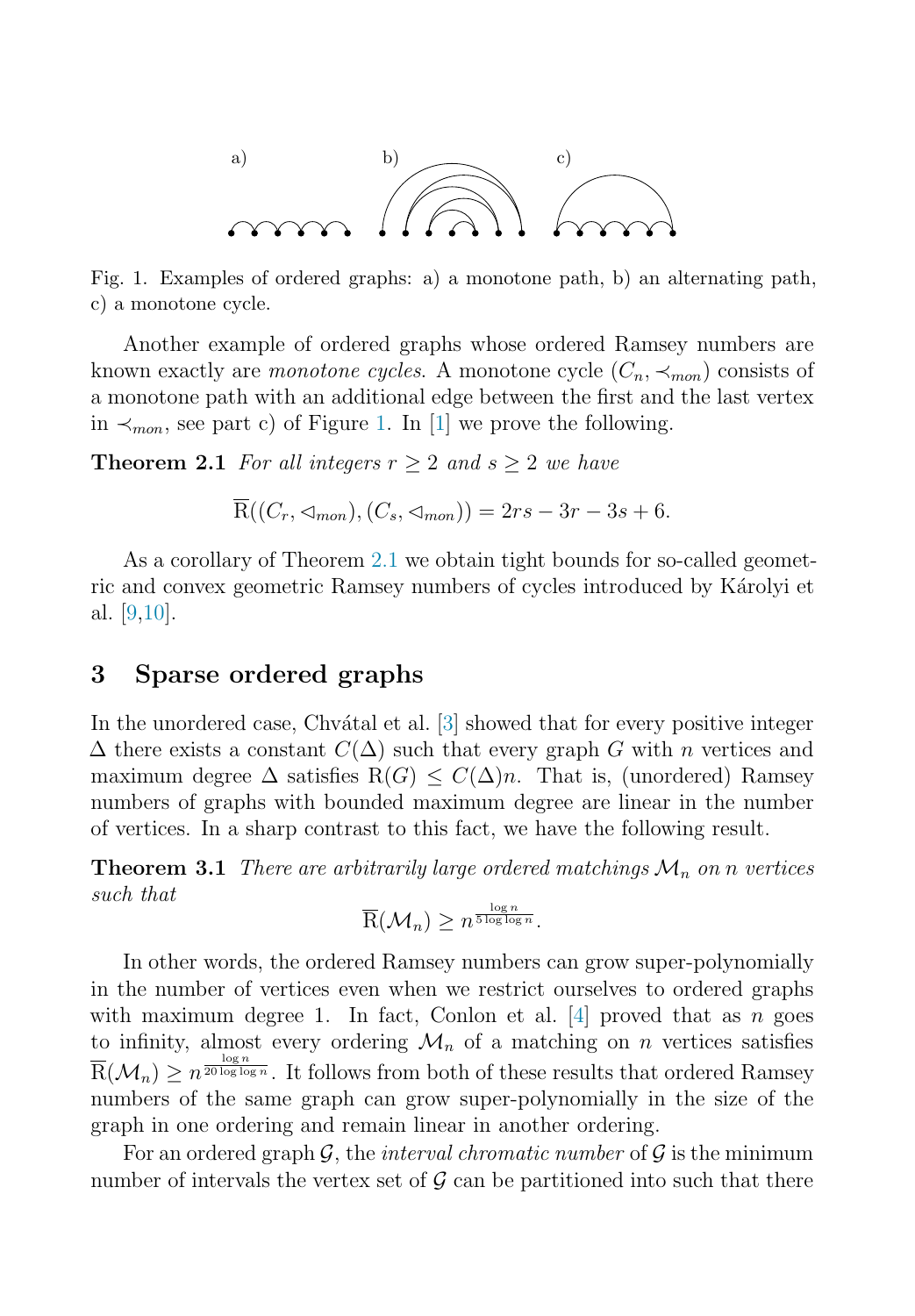<span id="page-4-0"></span>is no edge between vertices of the same interval. In the following theorem we give a polynomial upper bound for ordered Ramsey numbers of ordered graphs for which the degeneracy as well as the interval chromatic number are both constant.

**Theorem 3.2** For positive integers k and p, every k-degenerate ordered graph G with n vertices and interval chromatic number p satisfies

$$
\overline{\mathrm{R}}(\mathcal{G}) \leq n^{(1+2/k)(k+1)^{\lceil \log_2 p \rceil} - 2/k}
$$

This implies that there are orderings under which the ordered Ramsey number of a k-degenerate graph with n vertices is polynomial in n. Independently, Conlon et al.  $[4]$  showed that there exists a constant c such that every n-vertex ordered graph G with degeneracy k and interval chromatic number  $p$ satisfies  $\overline{R}(\mathcal{G}) \leq n^{ck \log p}$ . This gives a stronger estimate than Theorem [3.2.](#page-4-0)

We also give a polynomial upper bound on ordered Ramsey numbers of ordered graphs that admit the following recursive decomposition.

<span id="page-4-1"></span>For given integers  $k, q \geq 2$ , we say that an ordered graph  $\mathcal{G} = (G, \prec)$  is  $(k, q)$ -decomposable if G has at most k vertices or if G satisfies the following: there is a nonempty interval I with at most k vertices of  $\mathcal G$  such that the interval  $I_L$  of vertices of G that are to the left of I and the interval  $I_R$  of vertices of G that are to the right of I satisfy  $|I_L|, |I_R| \leq |V(G)| \cdot \frac{q-1}{q}$  and there is no edge between  $I_L$  and  $I_R$ . Moreover, the ordered graphs  $(G[I_L], \prec \upharpoonright_{I_L})$  and  $(G[I_R], \prec \upharpoonright_{I_R})$  are  $(k, q)$ -decomposable.

**Theorem 3.3** For every  $k \geq 1$ , there is a constant  $c_k$  such that for every  $q \geq 2$  and every  $(k, q)$ -decomposable ordered graph  $\mathcal G$  we have

$$
\overline{\mathrm{R}}(\mathcal{G}) \leq 2^{c_k(\lceil \log_{q/(q-1)} n \rceil}.
$$

An ordered graph  $(G, \prec)$  has bandwidth at most k if we have  $|i-j| \leq k$  for every edge  $\{u, v\}$  of G where u is the *i*th and v is the *j*th vertex in  $\prec$ . Note that every ordered graph with bandwidth at most k is  $(k, 2)$ -decomposable. Therefore, Theorem [3.3](#page-4-1) implies that for every positive integer  $k$  there exists a constant  $c_k$  such that  $\overline{R}(\mathcal{G};2) \leq n^{c_k}$  for every ordered graph  $\mathcal G$  on n vertices with bandwidth at most  $k$ . This solves a problem asked by Conlon et al. [\[4,](#page-5-7) Problem 6.9].

We end with two open questions concerning ordered Ramsey numbers of sparse ordered graphs. First, for some fixed constant  $\Delta$ , is there a sequence  $(G_n)_n$  of  $\Delta$ -regular graphs  $G_n$  on n vertices such that  $\min_{\prec} {\{\overline{\mathcal{R}}((G_n, \prec))\}}$  is superlinear in n where the minimum is taken over all vertex orderings  $\prec$  of